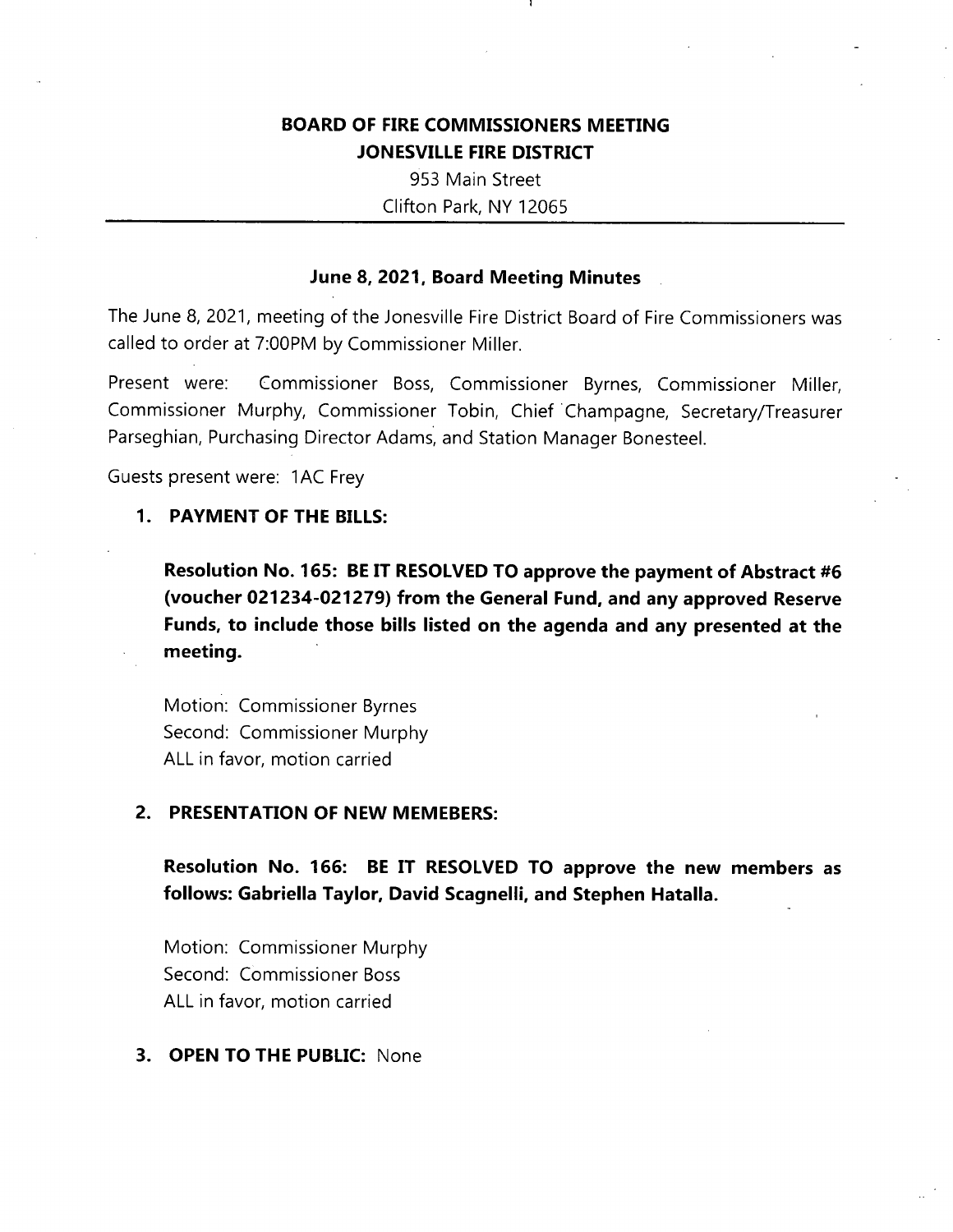# **4. PRESENTATION OF THE CHIEF'S REPORT:**

Chief Champagne discussed the following:

- Congratulations to A. Ritter as FF of the Month for May.
- Thank you to those who attended and participated in the process along 187.
- Avoid driving on the Sitterly Road Bridge per Clifton Park Car 19.
- DOT notice distributed to the area Chiefs regarding Sitterly Road Bridge work, with full bridge replacement to take place September 2022.
- Hose, ladder, and pump testing will take place this month.
- July 4<sup>th</sup> parade and fireworks will be taking place.
- Radio procedures reminder from the County conveyed to the membership.
- Reminder conveyed to the membership to pick up after themselves at each station.
- Request that a policy be adopted prohibiting any Apprentice firefighter from responding on any district vehicle to any and all mutual aid calls within Saratoga County or any other county.

# **Resolution No. 167: BE IT RESOLVED TO approve that a policy be adopted prohibiting any Apprentice firefighter from responding on any district vehicle to any and all mutual aid calls within Saratoga County or any other county.**

Motion: Commissioner Miller Second: Commissioner Byrnes ALL in favor, motion carried

- Installation of the "800" mobile radios has been completed on both Engines and 367 along with the high band.
- Mike O'Brien released from probation and put on full status.

# **Resolution No. 168: BE IT RESOLVED TO accept the Chief's Report.**

Motion: Commissioner Byrnes Second: Commissioner Boss ALL in favor, motion carried

Commissioner Tobin enters the meeting at 7:20PM. <sup>1</sup> AC Frey exits the meeting at 7:20PM.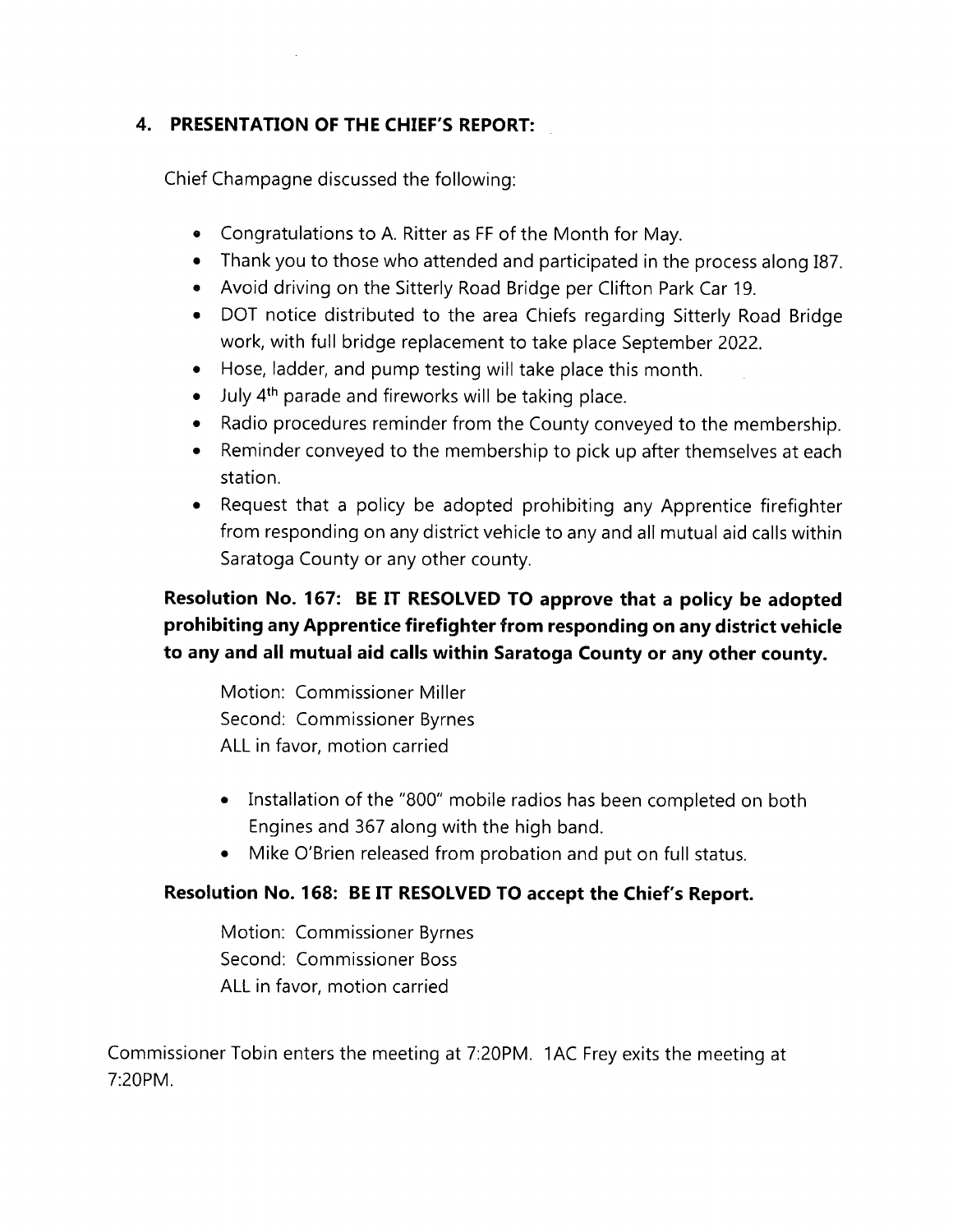### **5. PRESENTATION OF THE STAFF REPORTS:**

#### **Purchasing Director's Report**

• Request to renew TRI Air Testing contract on the Bauer Compressor for \$2416.39.

**Resolution No. 169: BE IT RESOLVED TO approve the renewal of the TRI Air Testing contract at a cost not to exceed \$2600.**

Motion: Commissioner Miller Second: Commissioner Tobin ALL in favor, motion carried

• Request for Boy Scout Troop 246 to hold a fundraiser car wash at Station #2 from 12noon  $-$  3:00PM on June 19<sup>th</sup>. Bill Adams will be onsite for the duration.

# **Resolution No. 170: BE IT RESOLVED TO approve Boy Scout Troop 246 to hold <sup>a</sup> fundraiser car wash at Station #2 from 12noon - 3:00PM on June 19th.**

Motion: Commissioner Miller Second: Commissioner Tobin ALL in favor, motion carried

- Request for <sup>a</sup> Concept 2 Rowing machine for Station 2, at an approximate cost of \$900. Consensus to table the discussion.
- Lengthy discussion on the scanners and copier project. Consensus to table the purchase of any equipment.
- Per 1AC Frey, there will be an EMS chart training day for day shift staff and some providers in June.

#### **Station Manager Report:**

Station Manager Bonesteel noted the following items:

• Grey water tank repairs almost complete. Total cost was \$2525.00, without JFD labor costs. A \$425 check will be mailed back to JFD for returning machine early.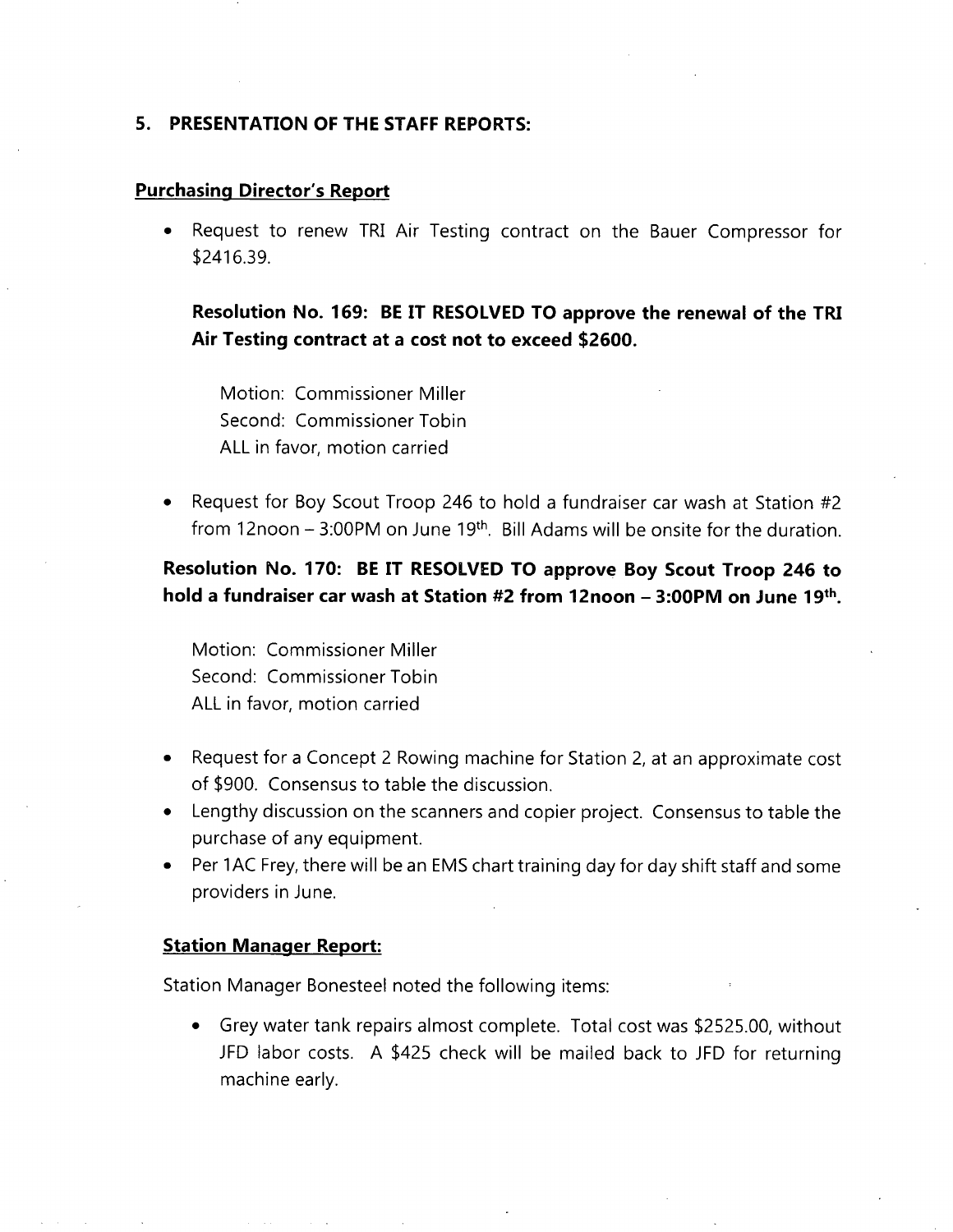- Replacement of roof on Station #1. 6 vendors were called (Next Generation Roofing, Home Evolutions, Derosier Roofing, Starr Roofing, Cousins Construction, and Relyea & Sons and Daughters. 2 provided proposals. Discussion followed with the consensus to check with the District lawyer regarding sealed bid process and emergency repair work.
- Car 369 is at Marks Automotive for a brake squeal and no air conditioning. 2AC Craver is using M367.
- Estimated cost to pressure wash the Morton Building and paint to match the station \$3900.

**Resolution No. 171: BE IT RESOLVED TO approve up to \$4000 to pressure wash the Morton Building and paint it to match the station.**

Motion: Commissioner Miller Second: Commissioner Byrnes ALL in favor, motion carried

Secretary/Treasurer Parseghian enters the meeting at 7:48PM.

**BE IT RESOLVED TO approve up to an additional Resolution No. 172: \$40,000 from the Repair Reserve Fund for emergency repairs to the roof at Station #1.**

Motion: Commissioner Tobin Second: Commissioner Boss ALL in favor, motion carried

#### **Treasurer's Report**

- Treasurer commented that the FYE 2020 audit was complete by Bryans & Gramuglia, and there were no major issues noted.
- Treasurer commented that TOCP counselors clarifying if any protocols/procedure changes for summer camp. Consensus was to refer them to the Company.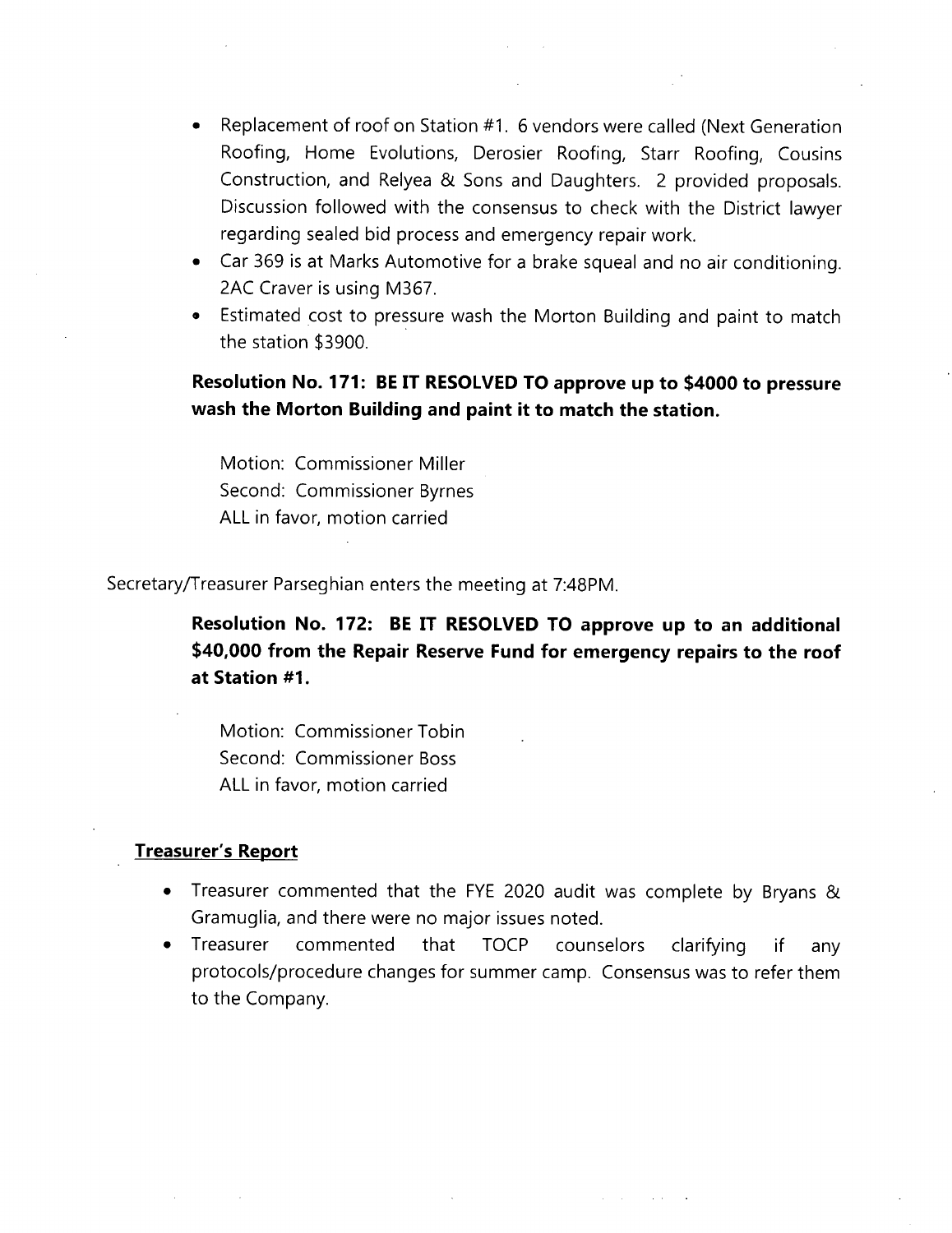### **Resolution No. 173: BE IT RESOLVED TO approve the Staff Reports.**

Motion: Commissioner Miller Second: Commissioner Tobin ALL in favor, motion carried

### **7. PRESENTATION OF THE COMMITTEE REPORTS:**

- **a. Apparatus** None
- **b. Building and Grounds** None
- **c. Capital**
	- **a.** Building Committee meeting on the new Training Facility June 8, 2021.
- **d. Equipment** None
- **e. Personnel**
	- **a. Executive Session**
- **f. Policies and Procedures-** None
- **g. SCABIT** None

Station Manager Bonesteel exits the meeting at 8:17PM.

### **8. EXECUTIVE SESSION:**

### **Resolution No. 174: BE IT RESOLVED TO enter Executive Session to discuss matters relating to the employment of a person at 8:18PM.**

Motion: Commissioner Miller Second: Commissioner Tobin ALL in favor, motion carried

## **Resolution No. 175: BE IT RESOLVED TO exit Executive Session to discuss matters relating to the employment of a person at 8:42PM.**

Motion: Commissioner Miller Second: Commissioner Tobin ALL in favor, motion carried